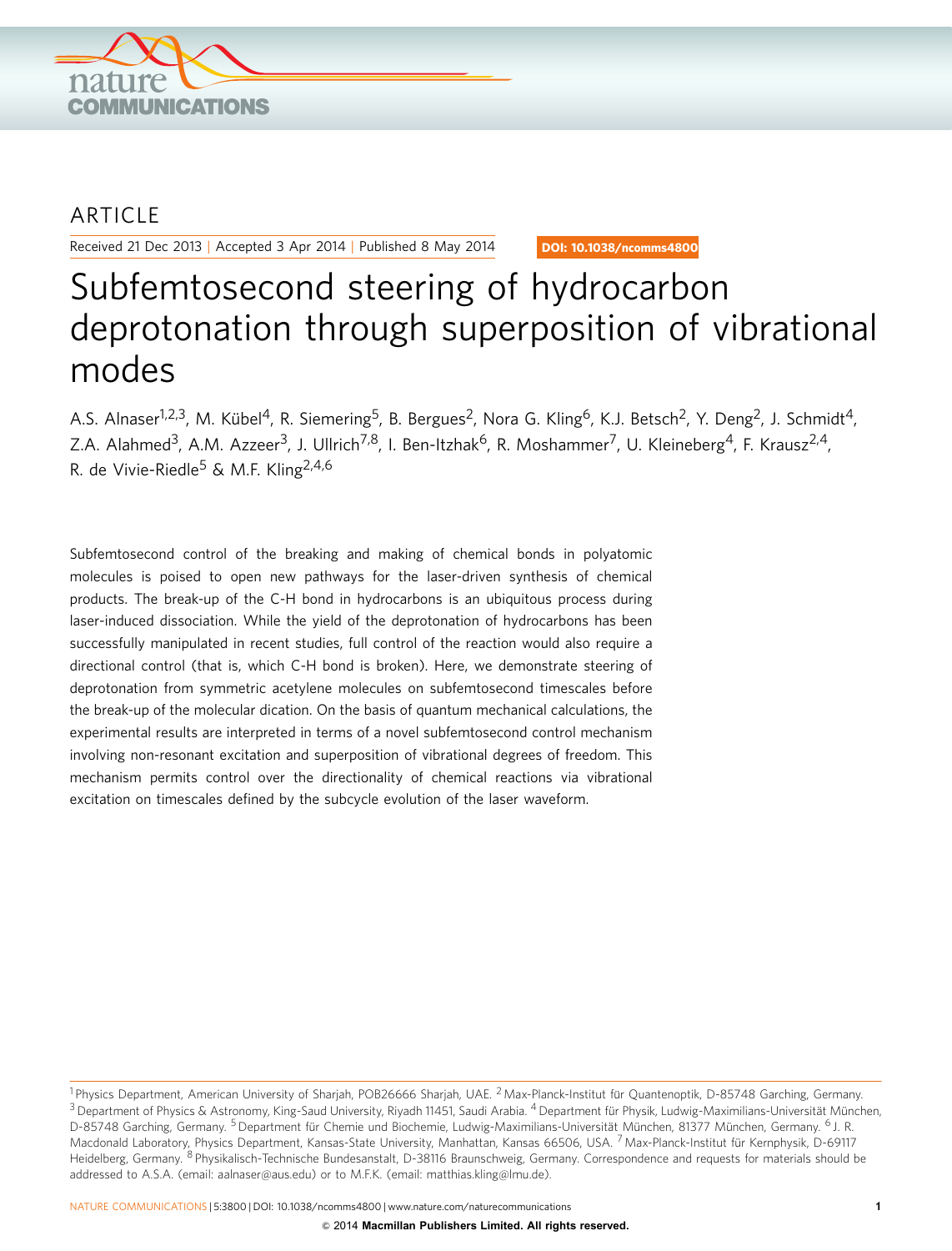<span id="page-1-0"></span>The nuclear kinematics that are responsible for making and<br>breaking chemical bonds occur on femtosecond time-<br>scales<sup>1</sup>. The steering of chemical reactions has been<br>demonstrated for a variety of systems in the gas and cond breaking chemical bonds occur on femtosecond timescales<sup>1</sup>. The steering of chemical reactions has been demonstrated for a variety of systems in the gas and condensed phase using modulated light fields<sup> $2-6$ </sup>, with the amplitude, phase and polarization used as a control parameter. Breaking of the hydrogen bonds is one of the most important dynamic reactions in the chemistry related to biology, combustion and catalysis, motivating considerable efforts to monitor and ultimately control the process. It has been studied in great detail, where efficient strong-field-induced proton ejection was reported<sup>7-14</sup>. Dynamic charge localization<sup>[11](#page-5-0)</sup> and concerted fragmentation<sup>12</sup> scenarios were suggested to explain the origin of the high kinetic energies of the ejected protons. These studies corroborated the need for ultrashort light pulses, consisting of a few cycles, for steering the deprotonation process. As an additional challenge, the aforementioned control schemes do not provide means for a bond-specific manipulation of the deprotonation in symmetric hydrocarbons.

Few-cycle pulses with well-defined waveforms<sup>15</sup> offer a new quality of control on direct manipulation of the wavefunction of a molecular system<sup>16</sup>. Few-cycle waveforms with adjustable carrierenvelope-phase (CEP) have permitted control of charge localization in the ionization and dissociation of diatomic molecules on a subfemtosecond timescale $17-21$ . The approach has also been successful in altering the yields of ionization and fragmentation in hydrocarbons<sup>[13](#page-5-0)</sup>. Despite its relevance to stereochemistry, that is, the rearrangements of atoms in a molecule, full control of the deprotonation of hydrocarbons, including the directional steering of the emission of the protons, has, however, not been reported.

Here, we demonstrate the subfemtosecond control of the proton-ejection direction from acetylene molecules with the

waveform of near-single-cycle laser pulses. On the basis of quantum dynamical calculations, we show that the demonstrated directional control does not originate from electronic motion effects considered so  $far^{16}$  $far^{16}$  $far^{16}$ . Rather, the mechanism is based on the manipulation of the phases of individual components of the multi-mode vibrational wave packet by the laser field in the neutral molecule and cation. While control of vibrational superpositions and their phase after resonant excitation has been performed in the context of molecular vibrational qubits<sup>[22,23](#page-5-0)</sup>, the superposition between vibrational modes is formed through a non-resonant process in our study and is controlled on an attosecond timescale. The process described here constitutes a novel mechanism for steering the reactions of complex molecules.

### Results

Laser-induced deprotonation of the acetylene dication. The electric field waveform of (transform-limited) few-cycle light pulses can be described as  $E(t) = E_0(t) \cos(\omega t + \phi)$ , where  $E_0(t)$  is the amplitude envelope,  $\omega$  the carrier angular frequency and  $\phi$  is the CEP. The CEP offers a way to tailor the electric field waveform on subfemtosecond timescales and has proven to be a powerful parameter for steering electron motion<sup>[16](#page-5-0)</sup>.

In our present experimental studies on the CEP control of the deprotonation of acetylene, we employ CEP-tagged reaction microscopy  $(REMI)^{24}$  $(REMI)^{24}$  $(REMI)^{24}$  (for details see the Methods section). The interaction of acetylene molecules with intense few-cycle pulses results in the dissociative ionization and isomerization of the molecule yielding a variety of reaction products<sup>[7](#page-5-0)</sup>. One of the reactions that we concentrate on here is the deprotonation of acetylene after two consecutive ionization steps, see Fig. 1a, where a 1D cut of the potential energy surfaces (PES) is shown. After



Figure 1 | Generation of the acetylene dication and the deprotonation fragments. (a) 1-D cut of potential energy curves of the considered states in the ionization and deprotonation: ground (X<sup>1</sup> $\Sigma_g^+$ ) and first excited state (A<sup>1</sup> $\Pi_u$ ) of the neutral molecule, the cation ground (X<sup>2</sup> $\Pi_u$ ) and degenerate first excited state (A $^2\Pi_u$ ), and the dication ground (X $^3\Sigma_g^-$  ) and first excited state (A $^3\Pi_u$ ) along the anti-symmetric stretching coordinate  $R_{\rm anti}$  at  $R_{\rm sym}$   $=$  0. The red vertical line indicates the tunnelling ionization and the grey curved line marks the second ionization step by electron recollision. (b) Density plot of the acetylene dication longitudinal recoil momentum as a function of the experimental CEP,  $\phi$ , for 4 fs pulses at an intensity of 2  $\times$  10<sup>14</sup> W cm<sup>-2</sup>. CEP-integrated momenta are shown in the right panel. The dashed (dotted) lines shown correspond to CEP's with maximum positive (negative) asymmetry in the ion emission, respectively. (c) Density plot for the asymmetry parameter, A( $\rho_{\parallel}, \varphi$ ), for C<sub>2</sub>H<sub>2</sub><sup>2+</sup> ions. (**d**) Density plot of the vector momentum sum of the recoil of the two  $(H^{+}, C_2 H^{+})$  deprotonation fragments. (e) Density plot of the asymmetry parameter for the momentum sum of the deprotonation fragments  $(H<sup>+</sup>, C<sub>2</sub>H<sup>+</sup>)$ .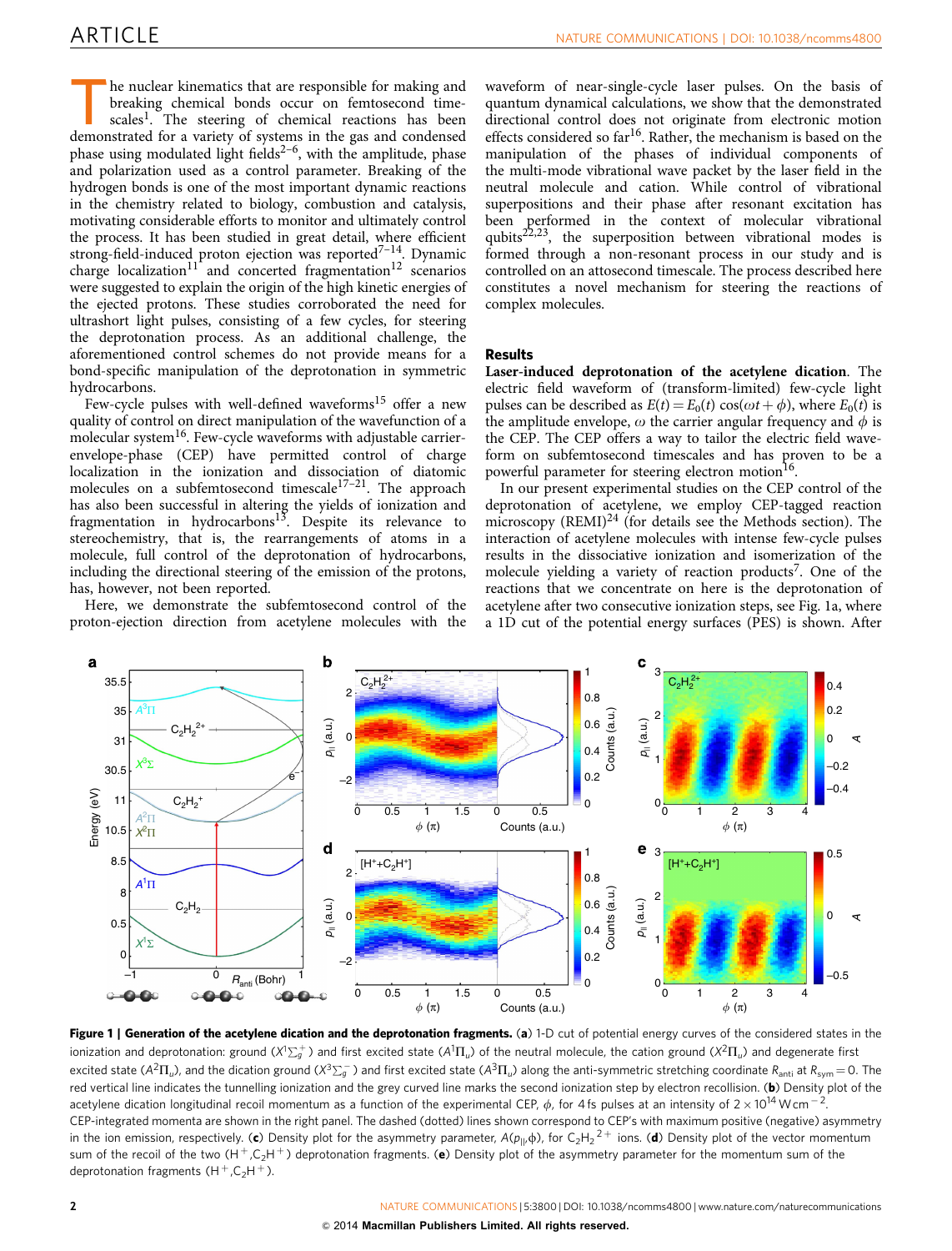<span id="page-2-0"></span>population of the first excited state of  $C_2H_2^2$ , the dication breaks up into  $H^+$  and  $C_2H^+$  fragments, which are detected with the REMI in coincidence.

To confirm the population scenario of the dication, which involves ionization by the laser field followed by subsequent recollisional ionization and excitation ([Fig. 1a](#page-1-0)), high-resolution spectra of the longitudinal (along the laser polarization axis) momentum  $p_{\parallel}$  for the doubly charged  $C_2H_2^2$  recoil ions as a function of the CEP for 4-fs laser pulses at a peak intensity of  $2 \times 10^{14}$  W cm  $^{-2}$  were recorded and are shown in [Fig. 1b.](#page-1-0) Clear modulation of the dication's momentum with the CEP is visible.

To enhance the visibility of CEP-effects, it is useful to define an asymmetry parameter,  $A(p_{||}, \phi)$ , as

$$
A(p_{\parallel}, \phi) = \frac{N_{\text{pos}}(p_{\parallel}, \phi) - N_{\text{neg}}(p_{\parallel}, \phi)}{N_{\text{pos}}(p_{\parallel}, \phi) + N_{\text{neg}}(p_{\parallel}, \phi)}
$$
(1)

with  $N_{\text{pos}}(p_{\parallel}, \phi)$  and  $N_{\text{neg}}(p_{\parallel}, \phi)$  representing the yields for positive and negative momentum components  $p_{\parallel}$ , respectively. The 2-dimensional map in [Fig. 1c](#page-1-0) for the dication shows highamplitude asymmetry. Corroborated by previous studies on  $atoms<sup>25</sup>$  and diatomic molecules<sup>26</sup>, the dependence of the recoilion momentum on the CEP indicates that the doubly charged ion, at this laser intensity, is formed via an electron recollision process. Here, the free electron created in the first tunnelling event is guided by the laser field, and, for certain CEPs, the electron will return with sufficient energy to ionize the  $C_2H_2^+$  ion. Because of momentum conservation during ionization, the momentum sum of the two ionized electrons is equal and opposite to the measured recoil momentum of the  $C_2\dot{H_2}^2$  ion (neglecting the small momentum contribution of the absorbed photons).

The data in [Fig. 1b,c](#page-1-0) indicate that—for the near-single cycle pulses used in the experiment—the electron recollision and the corresponding double ionization and excitation of  $C_2H_2^2$  are controlled by the light waveform. This is analogous to previous findings on the non-sequential double ionization of argon with 4-fs pulses<sup>25</sup>, where it was shown that electron recollision can be limited to a single event by using sufficiently short, CEPcontrolled laser pulses.

Exploiting the applied coincident multi-particle detection scheme, the deprotonation channel has been identified by the coincidence of the H<sup>+</sup> and  $C_2H^+$  fragments following the dissociation of the dication. We can investigate the dependence of their yield on the CEP. [Figure 1d,e](#page-1-0) shows the CEP-dependent momentum sum,  $p_{\text{sum}}$ , of the coincident H<sup>+</sup> and C<sub>2</sub>H<sup>+</sup> fragments parallel to the laser field and the asymmetry that is derived from these data.

A clear CEP dependence is visible in [Fig. 1d,e](#page-1-0) exhibiting the same oscillatory behaviour as seen for the dication. The similarity of the two plots indicates that the recollision process is responsible for the recoil momentum of both the dication and the centre of mass motion of the reaction products after deprotonation.

Directional laser-waveform control of the deprotonation. As a signature of the deprotonation we investigate  $H^+$  fragments from coincident creation of  $H^+$  and  $C_2H^+$  upon the break-up of the dication. Figure 2a,b shows the momentum and asymmetry for  $H<sup>+</sup>$  ions. The directional control of the deprotonation reaction becomes visible when analysing the asymmetry of the  $H^+$ emission, which is shown in Fig. 2b. Figure 2c shows the asymmetry parameter  $A(\phi)$  that has been integrated over all momenta of the  $H^+$  fragments. The observed preferential CEP-dependent ejection of protons to the left and right of the laser polarization axis illustrates the subfemtosecond steering of the hydrogen ejection.



Figure 2 | Subfemtosecond directional control of deprotonation.

(a) Density plot of the momentum of  $H^+$  fragments as a function of CEP. CEP-integrated momenta are shown in the right panel. The dashed (dotted) lines shown correspond to CEP with maximum positive (negative) asymmetry in the ion emission, respectively.  $(b)$  Density plot for the asymmetry parameter,  $A(p_{||}, \phi)$ , for the H<sup>+</sup> fragments. (c) The asymmetry parameter,  $A(\phi)$ , integrated over all momenta for H  $^+$  ions. The error bars were derived via error propagation using the s.d. in the ion yields with positive and negative momenta. The clear oscillation in the asymmetry for the directional emission of  $H^+$  fragments as a function of CEP under the given laser conditions demonstrates the CEP-control of the hydrogen emission direction. Also shown is the calculated asymmetry (solid red line) obtained from our quantum dynamical calculations (see text for details), which has been shifted in absolute CEP for best overlap with the experimental data since the absolute CEP is not known from the experiment.

### **Discussion**

To account for the asymmetric deprotonation, the well-known Tannor-Rice control scheme exploiting excited state dynamics $27$ might appear to be a first candidate. However, for the current case, where the involved electronic state potentials are symmetric with respect to the deprotonation direction, an additional asymmetry has to be introduced by the laser field. We have performed quantum dynamical calculations to model the relevant molecular dynamics. The details of our calculations are given in the Methods section. The deprotonation of the dication is described in the basis of the symmetric  $|0m\rangle$  and antisymmetric C-H stretching  $|n0\rangle$  modes with m, n being the number of vibrational quanta, and  $|0m\rangle$  and  $|n0\rangle$  implicitly including the respective time evolution factor  $e^{-\frac{E_{m(n)}}{\hbar}t}$ . Around the minimum of PES, these modes correspond to the normal modes and their respective overtones. A linear combination of thouse and their respective overtones. A finear combination of these modes,  $1/\sqrt{2}(|0m\rangle \pm |n0\rangle)$ , will induce a wave packet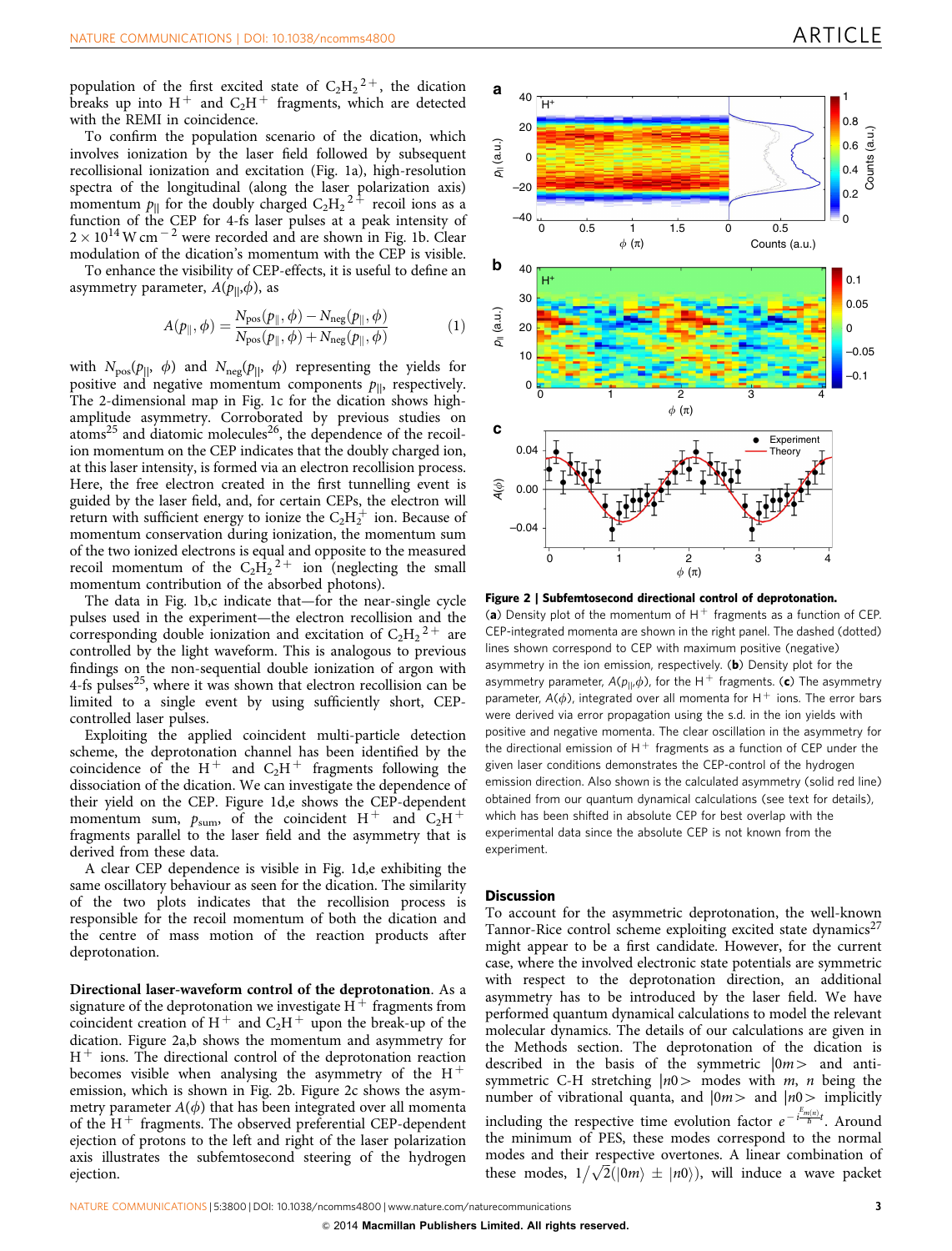<span id="page-3-0"></span>

Figure 3 | The relevant first excited state of the dication for deprotonation. The state  $(A^{3}\Pi_{\omega})$  is shown as a 2D-surface plotted against the symmetric and anti-symmetric stretching coordinates. The arrows in a and b indicate the two directions, into which protons can be emitted. To illustrate the control process, we plotted two wave packets representing the ideal superposition of  $1/\sqrt{2}(|01\rangle - |10\rangle)$  (a) and  $1/\sqrt{2}(|01\rangle + |10\rangle)$  (b). The initial wave packets are shown by white topographic lines, a snapshot of the same wave packet after 2.4 fs in magenta. The negative superposition (a) yields dominant cleavage of the left C-H bond, while the positive superposition (b) yields dominant cleavage of the right C-H bond.

motion along either one of the C-H stretching coordinates. When such a wave packet experiences a repulsive potential either the deprotonation of the left or the right H-atom is initiated. Twodimensional (2D) PES along the normal mode coordinates ( $R_{sym}$ ,  $R<sub>anti</sub>$ ) are calculated for the neutral, cationic, dicationic ground and excited states. The first excited state, the  $A^{3}\Pi_{u}$  state, of the dication turns out to be the important state for the reaction (see [Fig. 1a](#page-1-0) and Methods section) and its 2D surface is shown in Fig. 3.

From the stretching modes, only the anti-symmetric mode  $|10\rangle$  is IR-active, and the incident light field is not resonant with the vibrational transitions. To prepare the required superposition, it is sufficient to address and control only the anti-symmetric  $|10\rangle$  mode, via IR transitions. For the given light field, this happens in the neutral and cation. The symmetric mode contributions in the vibrational wave packet occur solely due to the ionization steps. The time-dependent population of the antisymmetric mode  $|10\rangle$  follows the electric field evolution of the few-cycle pulse (see Methods section). The CEP of the pulse imprints a certain phase ( $\varphi_{\rm CEP}$ ) on the addressed anti-symmetric mode  $|10\rangle (|10\rangle e^{-i\varphi_{CEP}t})$ . When the few-cycle pulse is able to modify the phase of the anti-symmetric stretching mode, the sign in the superposition of the symmetric and anti-symmetric modes can be varied with the CEP and exhibits a modulation with a periodicity of  $2\pi$ .

To mimic the effect of the second ionization including the recolliding electron, the cationic wave packet is projected onto the dication. During the second ionization step, the intensity of the remaining light field is too low to significantly enhance the control of the asymmetric stretching mode  $|10\rangle$  components. The main role of the recolliding electron is to provide the energy that is sufficient to reach the excited triplet state  $A^{3}\Pi_{u}$ . The energy of the recolliding electron can be evaluated for the given laser parameters to about 33 eV, corresponding to 3.17  $U_p^{28}$  $U_p^{28}$  $U_p^{28}$  with the ponderomotive potential  $U_p = I/(4\omega^2)$  (in atomic units) that depends on the laser intensity  $\vec{I}$  and the angular frequency  $\omega$ . An electron energy of 25 eV is enough to reach the  $A^{3}\Pi_{u}$  state of the dication. Because of the significant differences in the potential shape of the dicationic  $A^3\Pi_u$  state and the cationic ground state ([Fig. 1a](#page-1-0)), higher vibrational quanta ( $|n0>$  and  $|0m>$ ) up to the dissociation limit become now the dominant components of the vibrational wave packet and dissociation of the C-H bond can occur[13.](#page-5-0) The preparation of the CEP-dependent features in the vibrational wave packet takes place in the neutral and cation, and is transferred to the dication in the second ionization. We observe

that the propagation of the vibrational wave packet in the dication to either one of the dissociative channels  $(H<sup>+</sup> + CCH<sup>+</sup>$  and  $HCC^{+} + H^{+}$ , see Fig. 3) can be manipulated by the CEP. Evaluation of the fraction of the wave packet correlating with the individual dissociation channels provides the theoretical asymmetry plotted in [Fig. 2c.](#page-2-0) The theoretical curve shows excellent agreement with the experimental data, which lends support to the described novel subfemtosecond control mechanism.

The presented experimental and theoretical data support a new and very general coherent-control scheme, where the direction of proton ejection in a symmetric hydrocarbon is steered through manipulating the phases of the individual components of the vibrational wave packet. The CEP control-induced mechanism is substantially different from all previous studies, where electronic wave packets dominated the outcomes of the molecular dynamics[16,](#page-5-0) in the context of which the enhancement of the asymmetry through selection of vibrational states has been reported<sup>[29,30](#page-5-0)</sup>. While in the current proof-of-principle experiment, the degree of control was rather limited, it can be enhanced by using near-single cycle waveforms that are resonant with the optically active mode. With the advent and current development towards the generation of ultrashort, phase-stable light pulses in the mid-infrared<sup>[31](#page-5-0)</sup>, substantial improvement of control is within reach. We expect the control scheme to be widely applicable to a variety of chemical processes, where the reactions of not only asymmetric but also symmetric molecules can be manipulated.

### Methods

Experimental set-up. Linearly polarized laser pulses with a central wavelength of  $750$  nm, an energy of  $150 \mu$ J and a full width at half maximum of the temporal intensity envelope of 4 fs are generated at a repetition rate of 10 kHz in an amplified laser system. The laser intensity was kept stable on the level of 10%. The CEP of each laser pulse was recorded by sending a fraction of the laser beam  $(20 \,\mu\text{J})$  into a single-shot stereographic above-threshold ionization (Stereo-ATI) phase meter A detailed description of the CEP measurement and CEP tagging techniques can be found in [ref. 33.](#page-5-0) In brief, the time-of-flight spectra of electrons emitted along both directions of the laser polarization axis are recorded on either side of the apparatus. For each laser shot, the CEP is inferred from the asymmetry between the left and the right TOF spectra. Note that the CEP is measured up to a constant offset in the phase meter.

In a recent study, we showed that slow drifts of the laser intensity can markedly affect the results of phase-tagged ionization yield measurements with long acquisition time<sup>34</sup>. To correct for any effects of small drifts of the laser parameters on the CEP measurement, we have applied the procedure outlined in [ref. 34](#page-5-0), which had been tested to give reliable phase-tagged ion yields for the non-sequential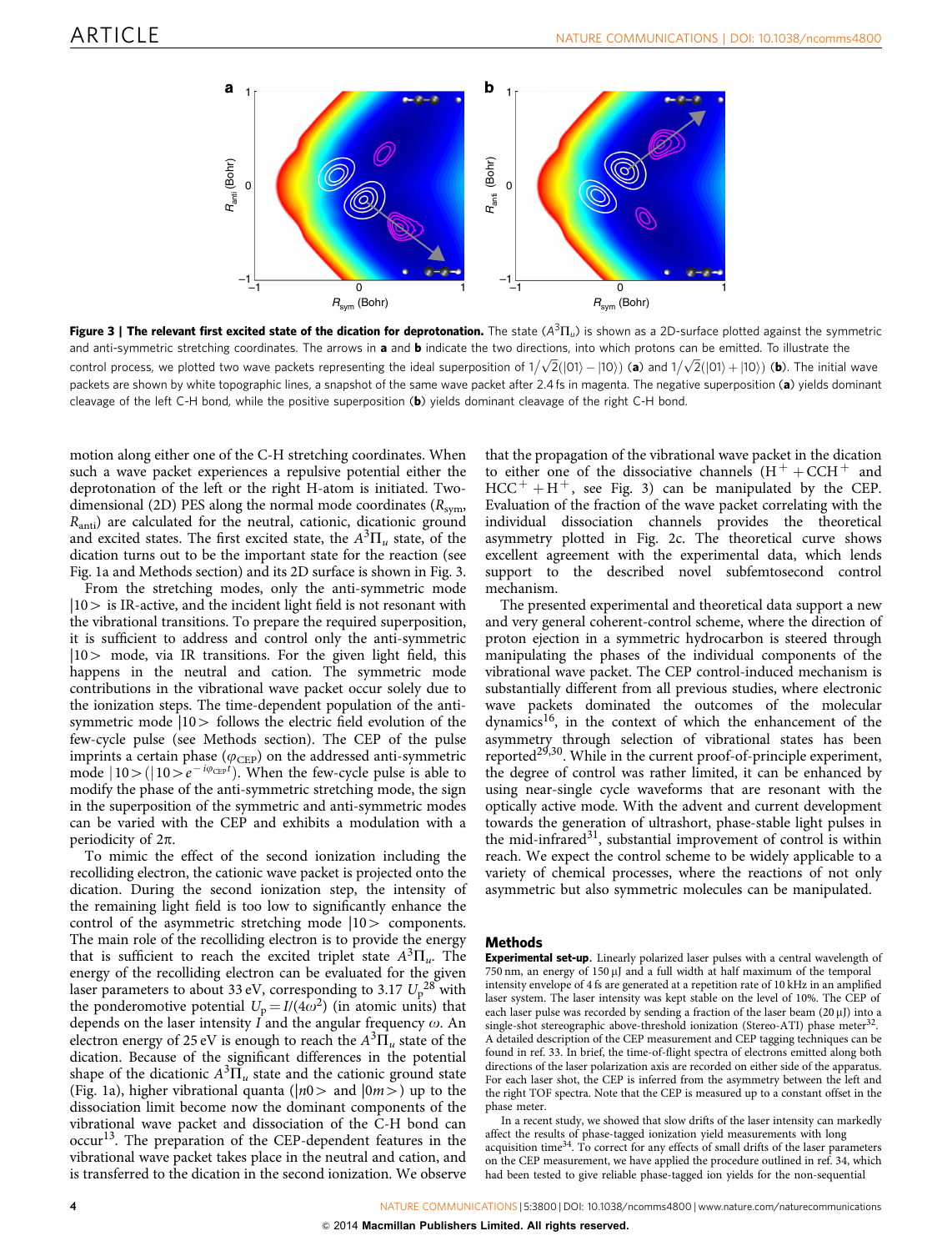<span id="page-4-0"></span>double ionization of argon. The uncertainty in determining the CEP was on the order of 300 mrad during the entire measurement.

A fraction (up to  $15 \mu$ J) of the remaining part of the laser beam is focused with a spherical mirror  $(f = 25 \text{ cm})$  into a well-localized (1 mm width) and cold supersonic gas jet of acetylene molecules in the centre of a REMI. Ions and electrons created in the laser focus (40  $\mu$ m diameter) can be extracted by an electric field towards timeand position-sensitive MCP detectors at the left and right side of the instrument, respectively. In the current experiments, only ion signals were recorded. The ions' impact positions were determined utilizing a two-dimensional delay line anode mounted behind the MCP. Pulses from the ends of the  $x$  and  $y$  delay lines and a time signal from the microchannel plate were registered by a multi-hit time-todigital converter and recorded in event mode. From these data, off-line analysis provided the 3D vector momentum of each ionic fragment at the instant of double ionization. The deprotonation fragments are identified and isolated from other fragments by applying tight momentum sum conditions using the coincidence high-resolution PIPICO (Photo-Ion Photo-Ion) spectra<sup>[7](#page-5-0)</sup>.

Statistical evaluation of the asymmetry data. To assess the statistical significance of the observed asymmetry, the data were subjected to a statistical test. Asymmetry curves were generated from the data for 1,000 different random reorderings of the simultaneously recorded CEP values, that is, the CEP measured for an event was randomly associated with a different event before calculating the asymmetry. Any re-ordering should destroy the correlation of the data with the CEP, and those data can therefore be regarded as providing an upper limit for the noise of the measurement. The amplitude of the asymmetry oscillation was extracted from each test curve by a sinusoidal fit of the resulting asymmetry curve and plotted against the  $R^2$  value in Fig. 4, which is defined as:

$$
R^{2} = 1 - \frac{\sum_{i} [A(\phi_{i}) - f(\phi_{i})]^{2}}{\sum_{i} [A(\phi_{i}) - \bar{A}]^{2}}
$$
(2)

where  $\bar{A}$  denotes the mean value of the asymmetry over all bins and  $f(\phi_i)$  the fitted asymmetry for bin *i*. The point corresponding to the true experimental data (nonrandomized CEP ordering) is displayed as a blue point indicated by an arrow. It can be seen that this point shows a significantly larger goodness of the fit compared with the randomized test data. Therefore, despite its small amplitude, we conclude that the observed directional emission of protons is statistically significant.

Quantum chemistry methods. PES for ground and excited states of the neutral, cation and dication states of acetylene were calculated on the CASSCF[10,10], [9,10] and [8,10] level of theory, respectively, using the program package MOL-PRO<sup>[35](#page-5-0)</sup> with the 6-311++G\*\* basis set as well as the dipole moments and transition dipole moments. Two-dimensional PES were calculated along the symmetric and anti-symmetric stretching coordinate with a step size of 0.05 a.u.. The PES were interpolated to  $256 \times 256$  points for the evaluation of the vibrational eigenstates and the propagation of the vibrational wave packets. In the neutral molecule, only the IR-transitions play a role since the first excited state is separated



Figure 4 | Statistical evaluation of the asymmetry. In the measured data, the CEPs were randomized and the resulting asymmetry curve was fitted by a sinusoidal to extract the amplitude. This was repeated 1,000 times and the fitted amplitudes and  $R^2$  values (see text) for each are plotted. The true experimental data are displayed as a blue point indicated by an arrow, demonstrating the statistical significance of the observed CEP-dependence.

by 7.8 eV (vertically) or 6.2 eV (adiabatically) and does not influence the ground state wave packet.

Wave packet propagation. The Chebychev propagator was used to solve the time-dependent Schrödinger equation. The time-dependent Schrödinger equation for the neutral molecule under the influence of the light field reads:

$$
(H_n + \mu_{nn}\varepsilon(t))\Psi_n(t) = \Psi_n(t)
$$
\n(3)

with  $H_n$  the Hamiltonian of  $X^1 \Sigma_g^+$ ,  $\mu_{nn}$  the associated dipole moment and  $\varepsilon(t)$  the near-single cycle laser field.

The light field  $\varepsilon(t)$  was included in the dipole approximation:

$$
\varepsilon(t) = E_0 \exp\left[-2\left(\frac{t - t_1}{\text{FWHM}/\sqrt{2\ln 2}}\right)^2\right] \cos(\omega_0(t - t_1))\tag{4}
$$

and was characterized by a full width at half maximum of 4 fs with a cycle-averaged intensity of  $2 \times 10^{14}$  W cm<sup>-2</sup>. The light field was discretized with a time step of 0.024 fs. The part of the laser interaction experienced by the neutral molecule has a duration of 4.8 fs (200 time steps) in correspondence to the time when the intensity maximum is reached and the system is ionized. During that period, the initial superposition is formed. All ionization steps are approximated by setting the vibrational wave packet onto the corresponding ionic state.

In the first ionization step, the vibrational wave packet of the neutral molecule is transferred to the lowest cation states. The first two electronic states  $(X^2\Pi_u$  and  $A^2\Pi_u$ ) in the cation are nearly degenerate and we assume an equal distribution over both states in the ionization of the neutral molecule. A second type of interaction with the laser field via electronic transitions back and forth between the states is possible and included for completeness in the total Hamiltonian given below. However, the transition dipole moment between those states is almost nonexistent along the deprotonation modes and its effect is negligible. The timedependent Schrödinger equation for the cation reads:

$$
\begin{pmatrix} H_1 + \mu_{11}\varepsilon(t) & -\mu_{12}\varepsilon(t) \\ -\mu_{21}\varepsilon(t) & H_2 + \mu_{22}\varepsilon(t) \end{pmatrix} \begin{pmatrix} \Psi_1(t) \\ \Psi_2(t) \end{pmatrix} = \begin{pmatrix} \widetilde{\Psi}_1(t) \\ \widetilde{\Psi}_2(t) \end{pmatrix}
$$
(5)

with  $H_1$ ,  $H_2$  the Hamiltonians of  $X^2\Pi_w$ ,  $A^2\Pi_u$  of the cation,  $\mu_{11}$ ,  $\mu_{22}$  the associated dipole moments, and  $\mu_{12}$  the almost zero transition dipole moment.

The dissociation of the wave packet in the excited triplet state  $A^3\Pi_u$  of the dication was propagated for 480 fs with time steps of 0.24 fs. The part of the wave packet leaving the PES ([Fig. 3\)](#page-3-0) on the top/bottom corresponds to the right/left deprotonation. Its amount is quantified by summing up all parts during the propagation

Mechanism of the CEP control. The neutral molecule experiences the part of the light field from time  $t_0$  to  $t_1$  (see Fig. 5a). The population of, for example, the



Figure 5 | Laser-field control of asymmetric hydrogen bond breaking.

(a) Electric field waveform of the near-single-cycle laser pulse used in the calculations (red line). The parts of the field that act on the neutral and cation are displayed as blue and green lines, respectively. (b) Population of the IR-active mode  $|10\rangle$ . The population induced in the neutral molecule is shown as blue line. At the peak of the laser field  $(t_1)$ , the  $|10\rangle$  population is transferred to the cation and its evolution is shown as the green line. Recollisional excitation, 1.7 fs ( $t_2$ ) later, transfers the population to the  $A^3\Pi_u$ state of the dication, from where dissociation can occur. Now the eigenfunctions constituting the vibrational wave packet are continuum wavefunctions. Without ionization, interaction with the entire field would induce only a transient population shown as red line, which vanishes with the end of the laser pulse.